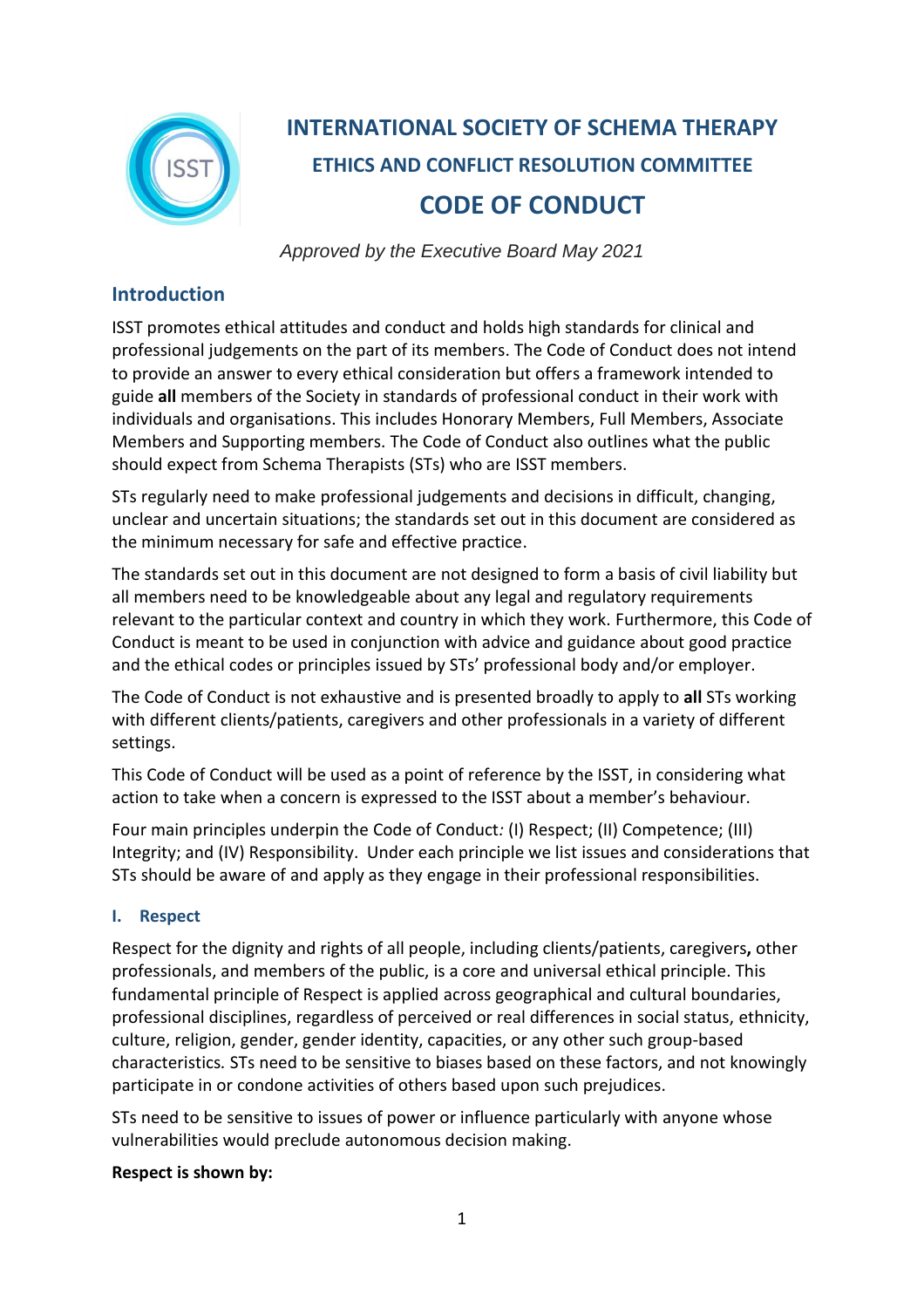- A. Valuing everyone as unique.
- B. Treating clients/patients with compassion, communicating politely and clearly, always taking their needs and wishes into account and ensuring to protect their rights and welfare.
- C. Working collaboratively with clients/patients and caregivers in decisions involving their treatment or other services provided.
- D. Obtaining informed consent.
	- 1. For the purpose of assessment, therapy, supervision, consultation and research except when conducting such activities without consent is mandated by law or institutional regulations.
	- 2. From a legally authorized person on behalf of someone who is considered legal incapable of independent decision making.
	- 3. When the courts order STs services in the assessment or treatment of an individual, STs must clarify any limits of confidentiality, before proceeding.
	- 4. Documenting written or oral consent including signatures of all individuals involved.
- E. Protecting Confidentiality.
	- 1. All information about clients/patients, trainees, supervisees research participants, organisations or any other recipients with whom STs have established a professional relationship must be treated as confidential.
	- 2. The extent and limits of confidentiality may be regulated by law, institutions or employing organisations.
	- 3. Issues of confidentiality and its limits and use of information obtained must be discussed at the start of the professional relationship and whenever there is a change in circumstances which necessitates a review of confidentiality agreements.
	- 4. Limits of confidentiality when information is transmitted electronically must be discussed.
	- 5. Written or verbal communication must only include information relevant to the purposes of the communication.
	- 6. Informed consent from the individual or, where appropriate, their legal representative must be obtained before disclosing any confidential information unless it is required by law because protection of the individual or public safety are of concern.
- F. Recording.

Before audio/video recording individuals to whom they provide services, STs must provide a clear explanation about the use of the recording and obtain written permission from all individuals or their legal representatives. STs must also follow best practices regarding security and privacy when sharing recordings electronically.

- G. Consultancy/Supervision.
	- 1. When consulting with colleagues including supervisors/supervisees, Schema Therapists disclose information only to the extent necessary to achieve the purposes of the consultation/supervision.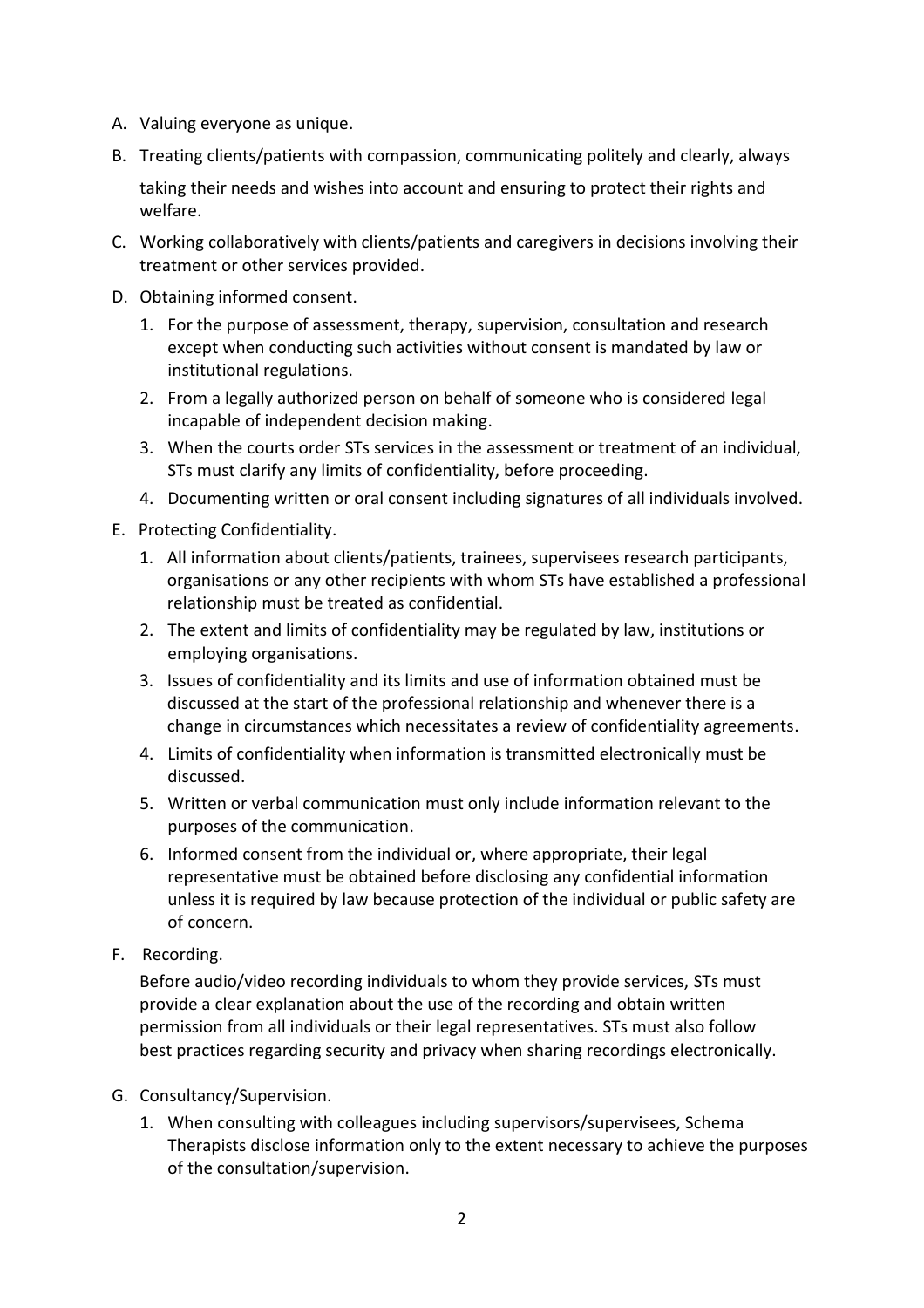- 2. Supervisors are bound by confidentiality regulations thus ensuring the information exchanged during the Consultancy/Supervision remains confidential.
- H. Use of Confidential information for Didactic or Other Purposes.

STs do not disclose in their writings, lectures, or other public media, confidential, personally identifiable information concerning their clients, trainees/supervisees, research participants, organizational clients, or other recipients of their services that they obtained during their work, unless:

- a. They anonymize the individual or organization,
- b. They have obtained a signed consent from the person or organization, or
- c. It is authorized by law.

### **II. Competence**

STs, whether practitioner, researcher, trainer/supervisor or in training, may offer a range of services that require specialist knowledge, training, skill and experience. Competence refers to their ability to provide those specific services to a requisite professional standard. **STs should, therefore, be aware of the following:**

- A. STs work within their competence and should not provide professional services that are outside their areas of knowledge, skill, training, and experience.
- B. STs planning to provide services, teach, or conduct research involving populations, areas, techniques, or technologies new to them undertake relevant education, training, supervised experience, consultation, or study.
- C. STs in forensic roles are or become reasonably familiar with the judicial or administrative rules governing their roles.
- D. STs maintain and develop their knowledge and skills through continuing professional development.
- E. STs collaborate with colleagues and/or refer a client to another practitioner if the care, treatment, or any other services the client needs are beyond their scope of practice.
- F. STs delegate work only to someone who has the knowledge, skills and experience needed to carry it out safely and effectively and provide appropriate supervision and support to those the work is delegated to. STs try to avoid delegating such work to professionals who have a multiple relationship with the recipients of their services as it could potentially lead to exploitation or impaired objectivity.
- G. STs limit their work or stop practising if their physical or mental health, personal problems or conflicts affects their performance, competence, judgement or puts others at risk.
- H. STs take every precaution to make sure that their potential biases, the boundaries of their competence and expertise do not lead to or condone unjust practices.
- I. STs are expected to adhere to the following record keeping principles:
	- 1. Keep full and accurate records for everyone they treat, or provide other services to, including research.
	- 2. Complete all records as soon as possible after providing treatment or other services.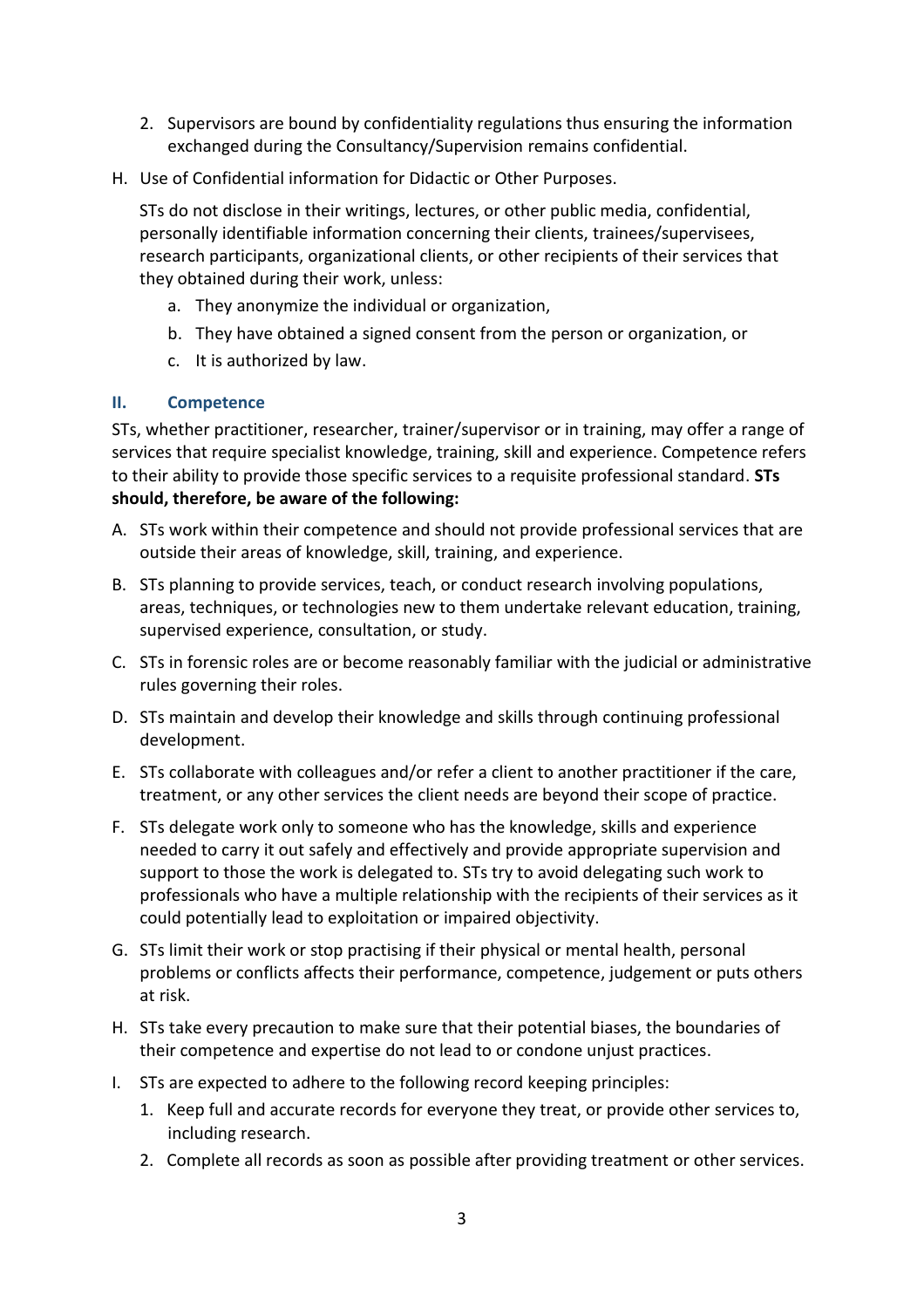- 3. Keep records secure to avoid or minimize loss, damage or inappropriate access.
- 4. Record decision processes when dealing with a particularly challenging clinical or ethical issue so that it is available if that decision is reviewed in the future.
- 5. Comply with the relevant law or institutional regulations on record keeping.
- 6. Ensure confidentiality is maintained when creating, disseminating, transferring, and disposing of all records of clinical, professional, and scientific work under their control, whether these are written, audio/video recorded, or in any other medium.

### **III. Integrity**

STs promote integrity in all facets of their professional and scientific endeavours. Acting with integrity means setting self-interest to one side and being honest, open, accurate, objective, fair and consistent in one's actions, words, decisions, and methods, not cheating or engaging in fraud, subterfuge, or intentional misrepresentation of fact. **In applying these values, STs must consider:**

- A. Being honest about any known risks associated with the services provided and how best to work towards their clients'/patients' goals by appraising them of any benefits, costs and commitments involved.
- B. Clarifying their qualifications, experience and working methods accurately.
- C. Maintaining personal and professional boundaries.
- D. Monitoring how clients/patients experience their work together.
- E. Being honest and transparent when something has gone wrong with the care, treatment, or other services that they provide by:
	- 1. Informing clients/patients, or where appropriate their caregivers or legal representatives, supervisees, and trainees that something has gone wrong and quickly take action to limit or repair any harm.
	- 2. Apologising.
	- 3. Ensuring that clients/patients or, or where appropriate, their caregivers or legal representatives, supervisees and trainees receive a prompt and full explanation of what has occurred and any likely consequences.
- F. Reviewing their work with clients through regular supervision.
- G. Declaring any areas of potential conflict of interest or issues that may influence their judgement.
- H. Taking responsibility to report concerns about safety by
	- 1. Supporting clients/patients and caregivers, supervisees, trainees and colleagues who want to raise concerns about the care, treatment or other services they have received.
	- 2. Following up on concerns they have reported.
	- 3. Reporting any concerns about the safety of clients/patients promptly and appropriately.
	- 4. Making sure that the safety and well-being of clients/patients always comes before any professional or other loyalties.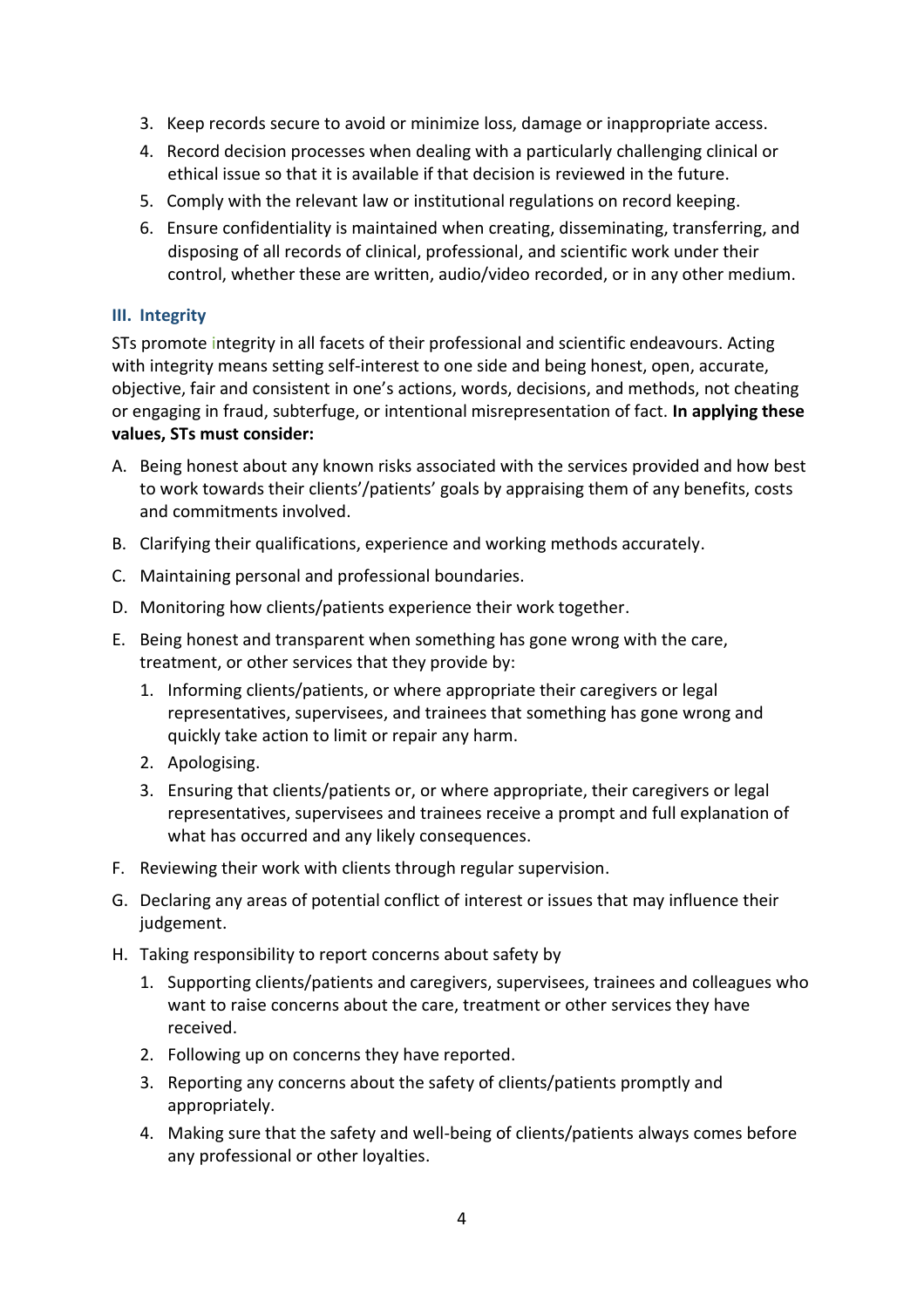- 5. Taking appropriate action where there are concerns about the safety or well-being of children, vulnerable adults or the general public.
- 6. Supporting and encouraging others to report concerns and not prevent anyone from raising concerns.
- I. Advertising.
	- 1. When making public statements or advertising in print, via internet or any other medium, STs are expected to avoid making misleading, false, or fraudulent statements about:
		- a. Training, skills, and experience, academic degrees and other qualifications or credentials,
		- b. Institutional or association affiliation,
		- c. Services,
		- d. Description of workshops and any other educational programs they intend to offer,
		- e. Scientific or clinical basis for, or results or degree of success of, their service,
		- f. Publications or research findings, or
		- g. Fees.
	- 2. ST's need to take responsibility for any public statements made by individuals they have engaged, be it paid or unpaid, to promote their professional services.
	- 3. ST's need to avoid requesting testimonials or business from current or potential clients/patients or any persons who may be vulnerable to undue influence because of their specific personal, work, and social circumstances.

#### **IV. Responsibility**

STs accept responsibility for what is within their power, control, or management. They strive to be trustworthy and ensure that their power of influence is managed properly by upholding professional standards of conduct, clarifying their professional roles and obligations, and practising lawfully, safely, and effectively*.* **In applying these values, the following must be considered, with respect to declaring important information about conduct and competence:**

A. All members of the ISST.

- 1. Must abide by the Ethical codes and codes of conduct of the Professional bodies to which they belong.
- 2. Must inform the ISST of any change in their professional status that might impact on their right to membership in the ISST (e.g., moving to another country where they are not licensed to practice).
- 3. Must inform the ISST as soon as possible if:
	- a. They are found guilty of malpractice or incompetence by the professional body that regulates their professional practice.
	- b. They have been suspended or dismissed by an employer due to concerns about conduct or competence.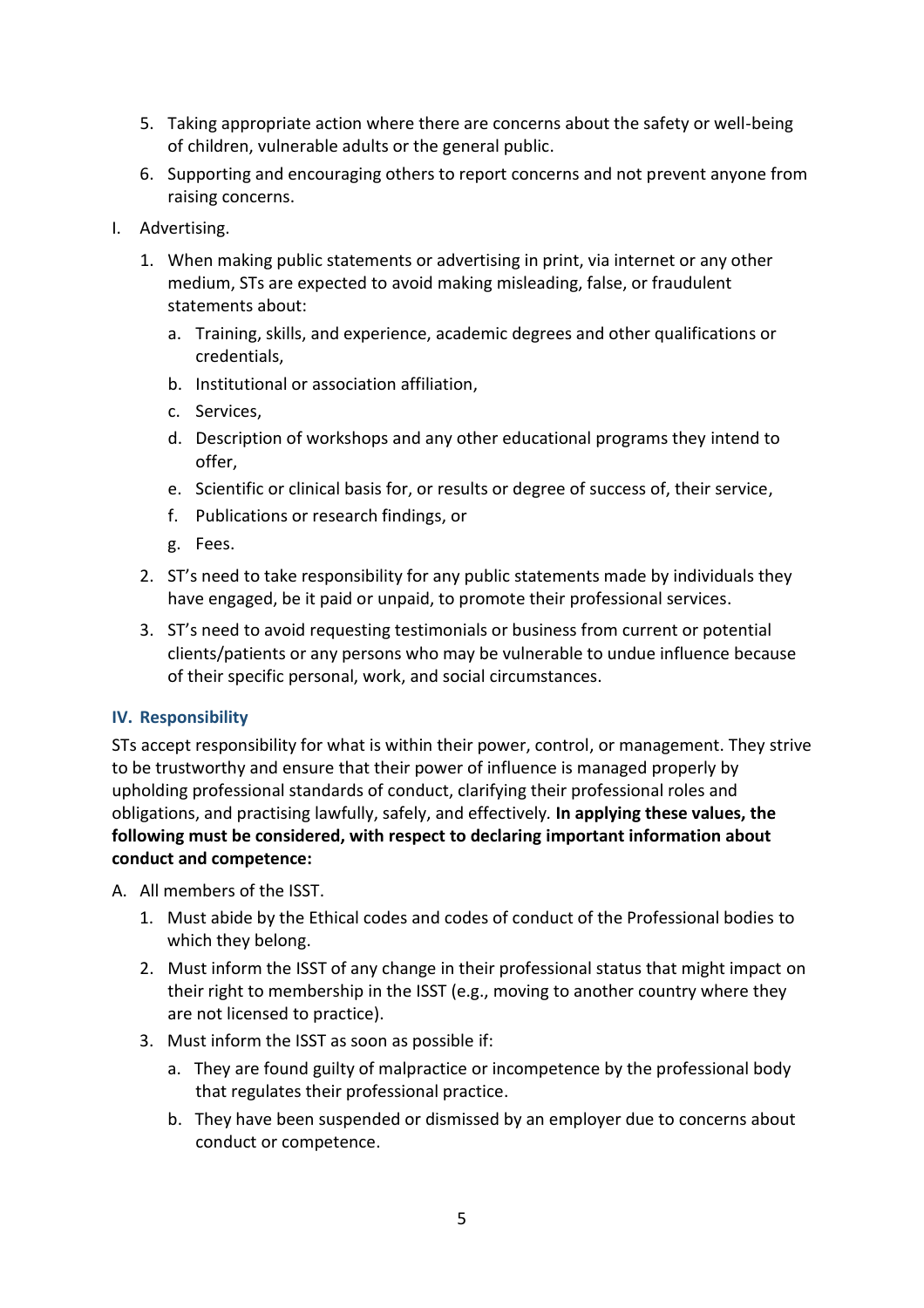- c. They have been cautioned by the police, charged with or found guilty of a criminal offence.
- 4. If any of the situations listed above under 3) occur, to cooperate with the relevant committees in any investigation into their conduct or competence.
- B. Conflict of Interest.
	- STs do not take on a professional role when personal, scientific, professional, legal, financial, or other interests or relationships could:
	- 1. Lead to loss of objectivity and impair their competence in carrying out their work, or
	- 2. Cause harm or exploitation to the individuals or organizations to whom they are providing services.
- C. Multiple Relationships. This is covered in a separate document: *ISST Policy & Principles with Respect to Dual/Multiple Relationships*.
- D. Discrimination.

STs do not engage in any form of discrimination or harassment of individuals they interact with in their work-related activities based on age, gender, gender identity, sexual orientation, disability, race, culture, nationality, religion, or socioeconomic status.

- E. Avoiding Harm & Exploitation.
	- 1. STs refrain from acting in a way that could harm their clients/patients, supervisees, research participants, and all others with whom they work.
	- 2. STs ensure they do not participate in, facilitate, assist, or otherwise engage in physical or mental torture, or in any other cruel, inhuman, abusive or humiliating behaviour towards any individual they work with.
	- 3. STs manage and attempt to minimise any identified risk of harm to clients/patients, caregivers, colleagues as far as possible.
	- 4. STs take steps not to exploit individuals over whom they have supervisory, evaluative or other authority such as clients/patients, trainees, supervisees, research participants, and employees. (See also Dual/multiple Relationships Guidelines).
- F. Harassment.
	- 1. Sexual: STs do not engage in sexual advances, verbal or nonverbal behaviour of a sexual nature, during the course of their professional activities.
	- 2. Other: STs do not behave in a way that is harassing or degrading towards all individuals they interact with in their work regardless of those individuals' age, gender, gender identity, sexual orientation, race, ethnicity, nationality, religion, disability, language, or socioeconomic status.
- G. Third-Party Requests for Services.

Following agreement to provide services to a person or group/organisation at the request of a third party, STs aim to:

- 1. Clarify their role (e.g. therapist, consultant, or expert witness),
- 2. Who the client is (e.g. individuals or organisations),
- 3. How information and services will be used, and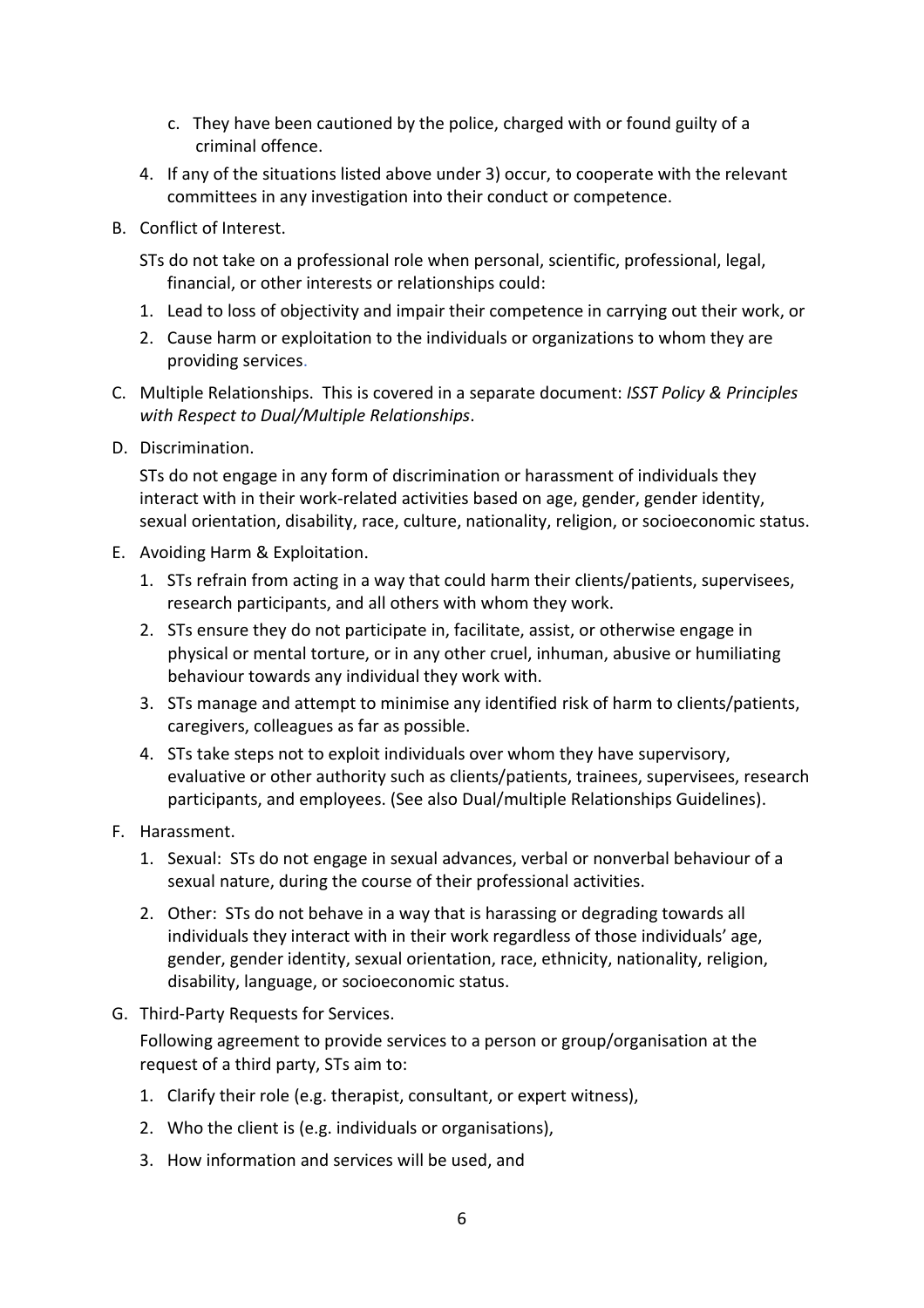- 4. The limits, if any, of confidentiality.
- H. Cooperation with Other Professionals.

STs are expected to consult with, refer to, or cooperate with other professionals, institutions, and organizations whenever it is in the best interest of those with whom they work.

- I. Psychological Services Delivered to or through Organizations.
	- 1. STs delivering services to or through organizations provide information beforehand to those directly affected by the services about:
		- a. The nature and objectives of the services,
		- b. The intended recipients,
		- c. Determining which of the individuals are clients/patients,
		- d. The relationship the ST will have with each person within the organization and the organization itself,
		- e. The probable uses of services provided and information obtained,
		- f. The probable uses of services provided and information obtained,
		- g. Who will have access to the information, and
		- h. Limits of confidentiality.
	- 2. As soon as feasible, the STs will provide information about the results and conclusions of such services.
	- 3. STs inform individuals or organisations at the outset if they are not permitted to provide such information by law or institutional regulations.
- J. Break in Services.

In the event that STs services are interrupted by illness, relocation, or retirement or by the client's/supervisee's relocation or financial constraints, STs endeavour to facilitate alternative services unless otherwise stated in their contract.

K. Ethical Issues to be considered on an ongoing basis.\*

STs take reasonable steps to:

- 1. Resolve actual or potential conflicts between their responsibilities, practice, and the law, organizational demands or regulations,
- 2. Correct any misuse or misrepresentation of their work,
- 3. Seek to resolve any violation of standards and ethical principles by a colleague; informally at first, and then requesting a formal investigation if informal resolution is not appropriate or possible by the professional organization or relevant institutional authority,
- 4. Not file complaints where there is a lack of sufficient evidence to prove or disprove the allegation,
- 5. Attempt not to discriminate unfairly against complainants and respondents in matters of employment and promotion unless the outcome of the complaint investigation necessitates taking action, or considering other relevant information, and
- 6. Cooperate with relevant committees investigating the complaint.